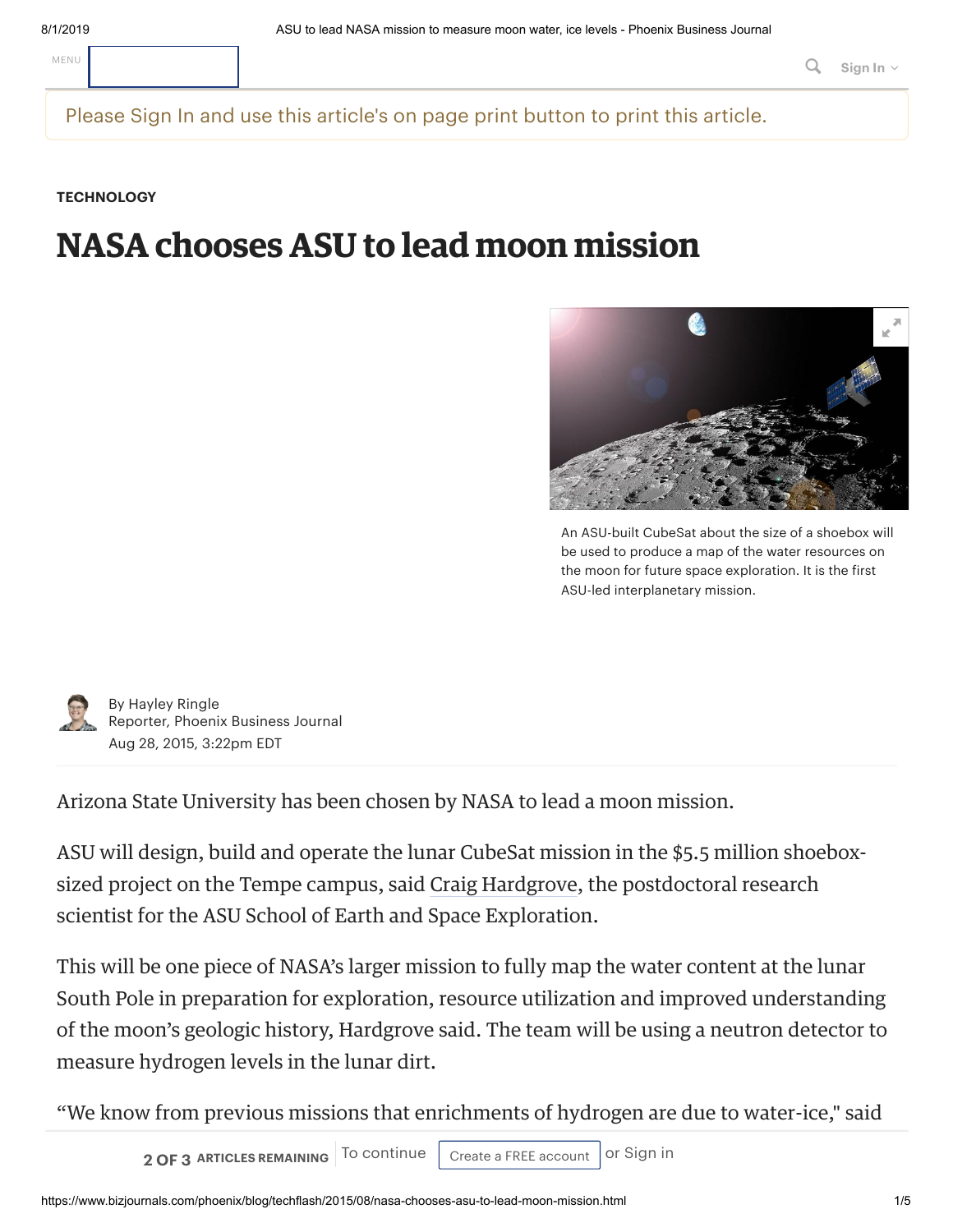purpose of this mission is to get very close to the South Pole and make highly detailed maps of how much and where the hydrogen is."

The goal is to help NASA understand how much water might be available to help inform NASA's strategy for sending humans farther into the solar system.

The Lunar Polar Hydrogen Mapper spacecraft will produce the most detailed map to date of the moon's water deposits.

At least 20 ASU faculty members and students will be working on the project, which is estimated to take three and a half years to build.

The planned launch is for late 2018, with data analyzed in late 2018 to early 2019, said Jekan Thanga, assistant professor for the School of Earth and Space Exploration, who is responsible for the design of the spacecraft and the engineering.

"This is a phenomenal opportunity," Thanga said. "No one has done this before. For ASU to be given this opportunity to be in this class of pioneers to focus on the science mission is a big responsibility and a big sign of endorsement to where ASU has come from."

This is the third major space project ASU has been a part of for NASA in the past year, although previously ASU's involvement consisted of instruments on other missions.

"It really speaks to what we're doing at the school here to come up with ideas like this and work on it together," Hardgrove said.

The project will be completed in partnership with NASA's Jet Propulsion Laboratory and several other business partners supplying space-qualified hardware and services. One local company is Tempe-based KinetX Aerospace Inc.

### **RELATED CONTENT**

**ASU builds \$15 million instrument to collect first asteroid samples**



**KinetX Aerospace navigating NASA spacecraft approaching Pluto**



**2 OF 3 ARTICLES REMAINING** To continue | Create a FREE [account](https://www.bizjournals.com/register/phoenix?qab=40&r=%2Fphoenix%2Fblog%2Ftechflash%2F2015%2F08%2Fnasa-chooses-asu-to-lead-moon-mission.html) | or [Sign](https://www.bizjournals.com/login/phoenix?r=%2Fphoenix%2Fblog%2Ftechflash%2F2015%2F08%2Fnasa-chooses-asu-to-lead-moon-mission.html) in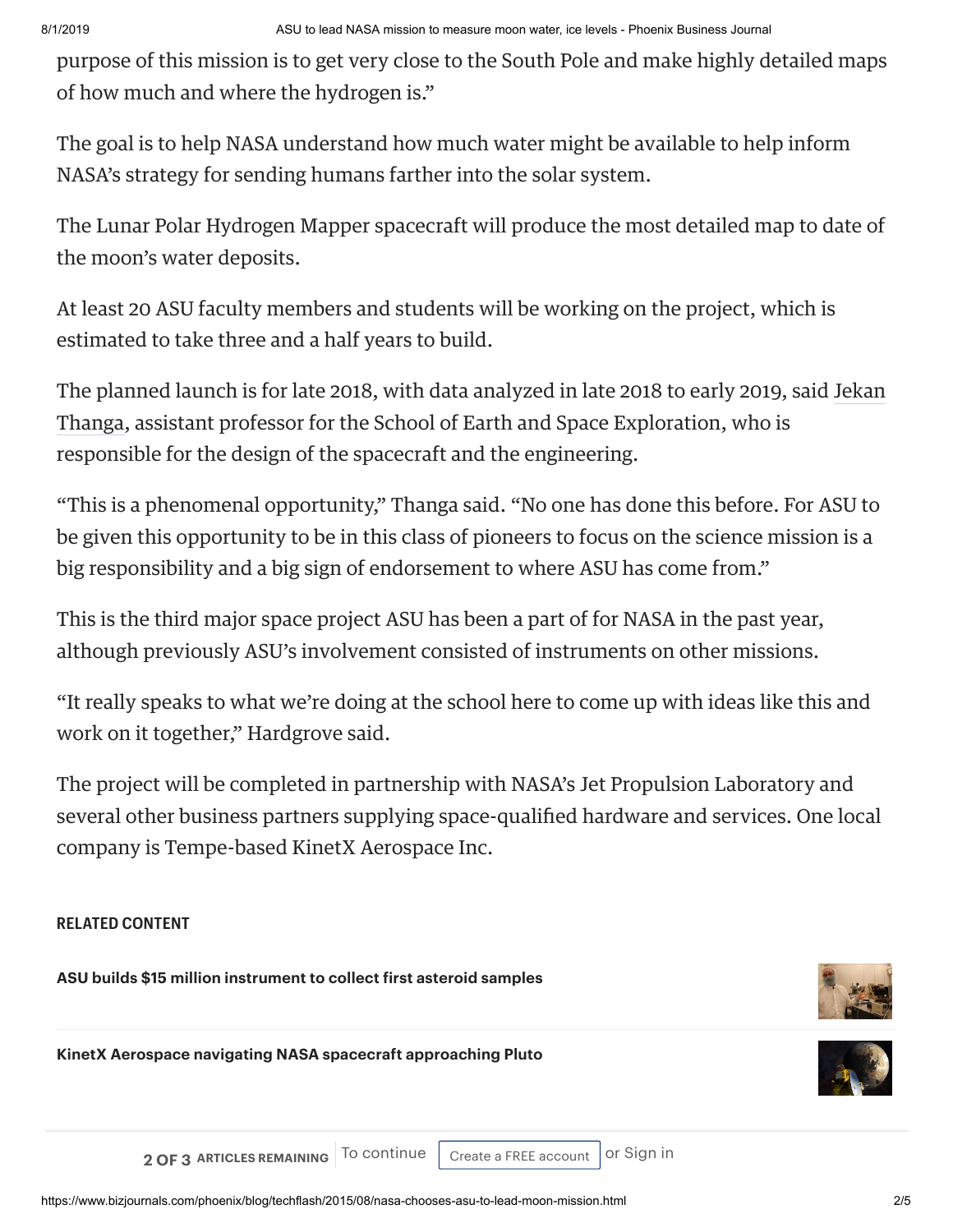#### **MORE IN [TECHNOLOGY](https://www.bizjournals.com/phoenix/industry-news/technology)** [More](https://www.bizjournals.com/phoenix/industry-news/technology)  $\lambda$



**Former Oracle exec joins Chandler software company**

BY [HAYLEY](https://www.bizjournals.com/phoenix/bio/15421/Hayley+Ringle) RINGLE **BY ERIC [MILLER](https://www.bizjournals.com/phoenix/bio/33352/Eric+Miller)** 



**Entrepreneur: Engineer's idea to end soggy takeout food takes flight**

BY [MADELINE](https://www.bizjournals.com/phoenix/bio/40799/Madeline+Ackley) ACKLEY BY [HAYLEY](https://www.bizjournals.com/phoenix/bio/15421/Hayley+Ringle) RINGLE



**Forget 'Shark Tank': We need something better than pitch competitions**



**Scottsdale startup receives FDA clearance for sleep apnea app**



**HBR's The Big Idea — Active defense and 'hacking back': A Primer**

HARVARD BUSINESS REVIEW MORE [EVENTS](https://www.bizjournals.com/phoenix/event)



#### **Power Breakfast- Agtech?**

Power Breakfast - Agtech

**2 OF 3 ARTICLES REMAINING** To continue create a FREE [account](https://www.bizjournals.com/register/phoenix?qab=40&r=%2Fphoenix%2Fblog%2Ftechflash%2F2015%2F08%2Fnasa-chooses-asu-to-lead-moon-mission.html) or [Sign](https://www.bizjournals.com/login/phoenix?r=%2Fphoenix%2Fblog%2Ftechflash%2F2015%2F08%2Fnasa-chooses-asu-to-lead-moon-mission.html) in

https://www.bizjournals.com/phoenix/blog/techflash/2015/08/nasa-chooses-asu-to-lead-moon-mission.html 3/5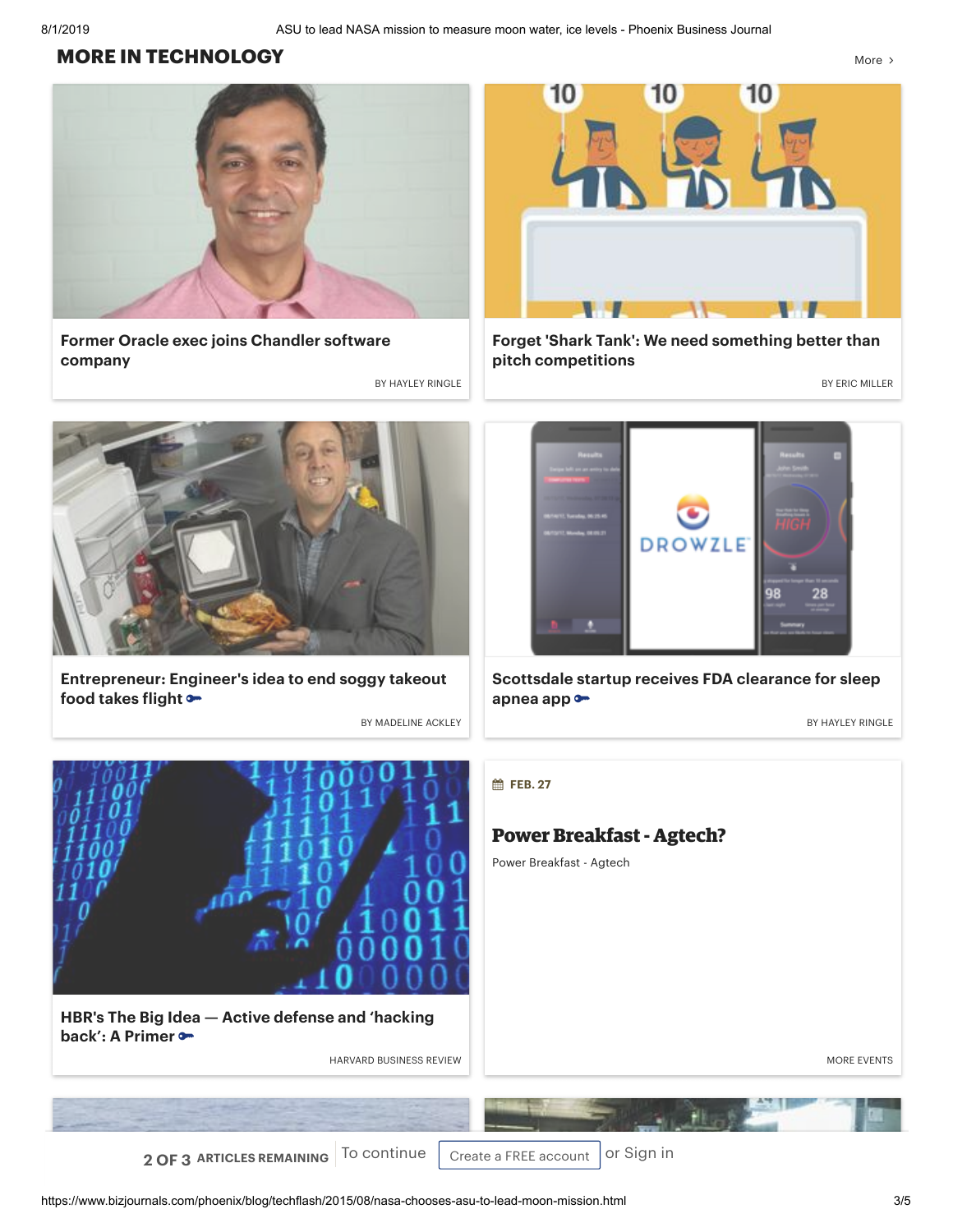8/1/2019 ASU to lead NASA mission to measure moon water, ice levels - Phoenix Business Journal



**Arizona drops in new report of best states for aerospace manufacturing**



**Your next iPhone might be made in Vietnam. Thank the trade war.**

**BY [HAYLEY](https://www.bizjournals.com/phoenix/bio/15421/Hayley+Ringle) RINGLE THE NEW YORK TIMES** 



| 0000000<br>Largest Phoenix-Area Minority-Owned Firms •<br>Surveyed list ranked by number of local ( | <b>COMMERCIAL REAL ESTATE</b><br><b>Largest Phoenix-Area Commercial Real Estate</b><br><b>Management Firms ••</b><br>Surveyed list ranked by total square foota |
|-----------------------------------------------------------------------------------------------------|-----------------------------------------------------------------------------------------------------------------------------------------------------------------|
| <b>46 COMPANIES</b>                                                                                 | <b>34 COM</b>                                                                                                                                                   |
| 2 OF 3 ARTICLES REMAINING To continue                                                               | or Sign in<br>Create a FREE account                                                                                                                             |

[More](https://www.bizjournals.com/phoenix/datacenter/lists) >

**34 COMPANIES**